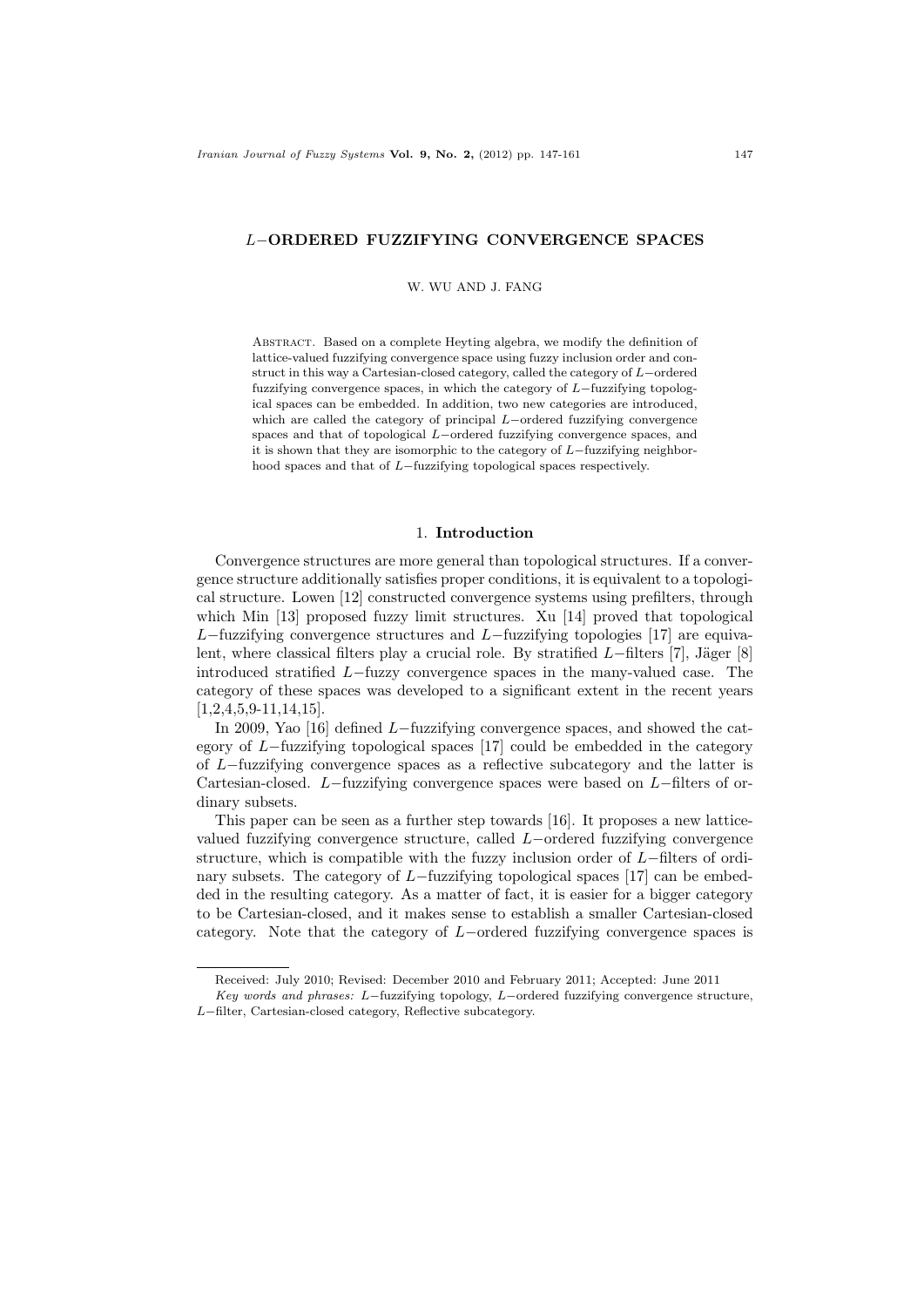"smaller" than that of  $L$ -fuzzifying convergence spaces [16], and it is Cartesianclosed. In addition, two new categories are introduced, which are called the category of principal L−ordered fuzzifying convergence spaces and that of topological L−ordered fuzzifying convergence spaces, and it is shown that they are isomorphic to the category of L−fuzzifying neighborhood spaces and that of L−fuzzifying topological spaces respectively.

## 2. Preliminaries

Let  $(L, \vee, \wedge)$  be a complete lattice. If the finite meets are distributive over arbitrary joins, i.e. for all  $a, b_i \in L, (i \in J)$ 

$$
a \wedge (\bigvee_{i \in J} b_i) = \bigvee_{i \in J} (a \wedge b_i),
$$

 $L$  is called a complete Heyting algebra. For  $L$ , we define an implication operator  $\rightarrow: L \times L \rightarrow L$  as follows:

$$
\forall a, b \in L, a \to b = \bigvee \{c \in L | a \land c \leq b\}.
$$

Then it is the right adjoint for  $\land$ , i.e.,

$$
\forall a, b, c \in L, a \land c \leq b \Leftrightarrow c \leq a \to b.
$$

**Theorem 2.1.** [7] Let L be a complete Heyting algebra. For all  $a, b, c, d, a_i, b_i \in$  $L, (i \in J)$ , the following holds:

(H1) 
$$
a \le (b \to c) \Leftrightarrow a \land b \le c
$$
, and  $a \le b \Leftrightarrow (a \to b) = 1$ ,  
\n(H2)  $a \to (\bigwedge_{i \in J} b_i) = \bigwedge_{i \in J} (a \to b_i)$ ,  $(\bigvee_{i \in J} b_i) \to a = \bigwedge_{i \in J} (b_i \to a)$ ,  
\n(H3)  $(b \to c) \le (a \to b) \to (a \to c)$ ,  $(a \to c) \land (b \to d) \le (a \land b) \to (c \land d)$ ,  
\n(H4)  $a \to b \ge b$ ,  $a \le (a \to b) \to b$ ,  
\n(H5)  $a \land b = a \land (a \to b)$ , therefore,  $b = 1 \to b$ ,  
\n(H6)  $a \to (b \to c) = (a \land b) \to c$ ,  
\n(H7)  $\bigwedge_{i \in J} (a_i \to b_i) \le (\bigwedge_{i \in J} a_i) \to (\bigwedge_{i \in J} b_i)$ .

In what follows, we consider  $X$  a nonempty set and  $L$  a complete Heyting algebra unless otherwise stated.

For a given set X,  $L^X$  denotes the set of all L-subsets on X. Define a binary mapping  $S(-, -): L^X \times L^X \to L$  by  $S(U, V) = \bigwedge_{x \in X} (U(x) \to V(x))$  for each pair  $(U, V) \in L^X \times L^X.$ 

**Definition 2.2.** [6] A map  $\mathscr{F}: 2^X \to L$  is called an L-filter of ordinary subsets of X if it satisfies  $\forall x \in X, A, B \in 2^X$ ,

- $(F1) \mathscr{F}(\emptyset) = 0, \mathscr{F}(X) = 1,$
- $(F2)$   $A \subseteq B \Rightarrow \mathscr{F}(A) \leq \mathscr{F}(B)$ ,
- $(F3)$   $\mathscr{F}(A \cap B)$  >  $\mathscr{F}(A) \wedge \mathscr{F}(B)$ .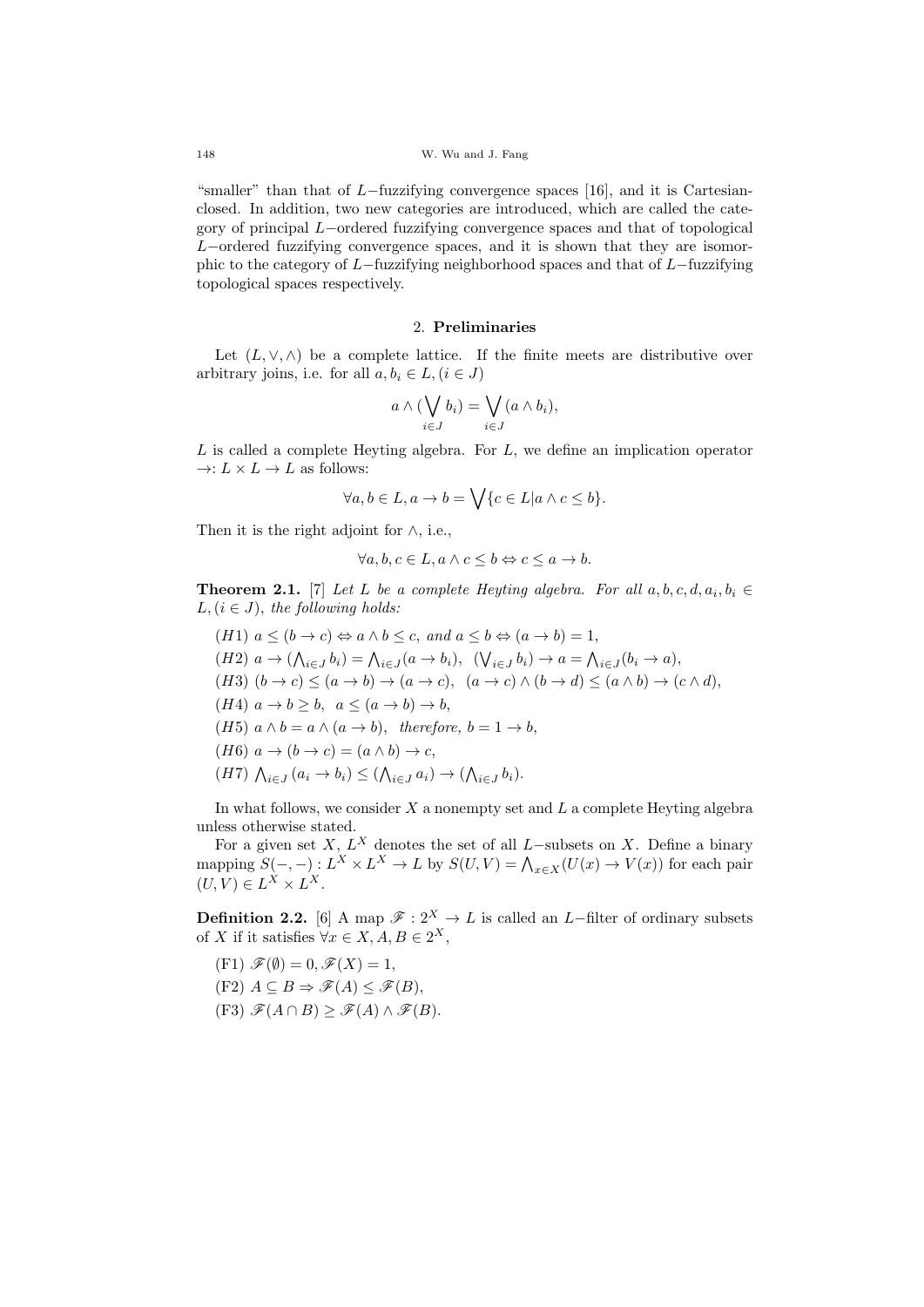The family of all L−filters of ordinary subsets on X will be denoted by  $\mathscr{F}_L(X)$ . An order on  $\mathscr{F}_L(X)$  is defined as follows:  $\forall \mathscr{F}, \mathscr{G} \in \mathscr{F}_L(X), \mathscr{F} \leq \mathscr{G} \Leftrightarrow \forall U \in$  $2^X, \mathscr{F}(U) \leq \mathscr{G}(U).$ 

For every  $x \in X$ ,  $[x] \in \mathscr{F}_L(X)$  is defined by  $\forall A \in 2^X$ ,

$$
[x](A) = \begin{cases} 1, & x \in A, \\ 0, & otherwise. \end{cases}
$$

Let  $\mathscr F$  be a filter of ordinary subsets on X and  $f : X \to Y$  be a mapping. Then the mapping  $f^{\Rightarrow}(\mathscr{F}) : 2^Y \to L$ , where  $\forall B \in 2^Y, f^{\Rightarrow}(\mathscr{F})(B) = \mathscr{F}(f^{\leftarrow}(B))$ , is an L−filter of ordinary subsets on Y and is called the image of  $\mathscr F$  under f.

For every  $\mathscr{F} \in \mathscr{F}_L(X)$ ,  $\mathscr{G} \in \mathscr{F}_L(Y)$ ,  $\mathscr{F} \times \mathscr{G} \in \mathscr{F}_L(X \times Y)$  is defined as follows:  $\forall C \in 2^{X \times Y}, (\mathscr{F} \times \mathscr{G})(C) = \bigvee_{A \times B \subseteq C} \mathscr{F}(A) \wedge \mathscr{G}(B).$ 

**Definition 2.3.** [18] An L–fuzzifying neighborhood structure on a set X is a family of functions  $N = \{N_x : 2^X \to L \mid x \in X\}$  with the following conditions: For all  $x \in X$ ,  $U$ ,  $V \in 2^X$ ,

 $(LN1)$   $N_x(X) = 1$ ,

(LN2)  $N_x(U) > 0$  implies  $x \in U$ ,

(LN3)  $N_x(U \cap V) = N_x(U) \wedge N_x(V)$ .

The pair  $(X, N)$  is called an L−fuzzifying neighborhood space, and it will be called topological if it satisfies moreover: For all  $x \in X$ ,  $U \in 2^X$ ,

(LN4)  $N_x(U) = \bigvee_{x \in V \subseteq U} \bigwedge_{y \in V} N_y(V)$ .

A continuous function between L–fuzzifying neighborhood spaces  $(X, N<sup>1</sup>)$  and  $(Y, N^2)$  is a map  $f: X \to Y$  such that for all  $x \in X$ ,  $U \in 2^Y$ ,  $N_x^1(f^{\leftarrow}(U)) \geq$  $N^2_{f(x)}(U)$ .

Let  $L-\mathbf{NGH}$  denote the category of  $L-\text{fuzzifying}}$  neighborhood spaces with continuous maps, and  $L-TNGH$  the full subcategory of  $L-NGH$  consisting of topological L−fuzzifying neighborhood spaces.

**Definition 2.4.** [17] An L–fuzzifying topology on X is a function  $\tau : 2^X \to L$ which satisfies

$$
(FO1)\ \tau(\emptyset) = \tau(X) = 1,
$$

(FO2)  $\tau(A \cap B) \geq \tau(A) \wedge \tau(B)$ ,

(FO3) 
$$
\tau(\bigcup_{j\in J} A_j) \geq \bigwedge_{j\in J} \tau(A_j).
$$

For an L−fuzzifying topology  $\tau$  on X, the pair  $(X, \tau)$  is called an L−fuzzifying topological space. A map  $f: X \to Y$  is called continuous with respect to the given L-fuzzifying topological spaces  $(X, \tau_1)$  and  $(Y, \tau_2)$  iff  $\forall B \in 2^Y$ ,  $\tau_1(f^{\leftarrow}(B)) \ge$  $\tau_2(B)$ . The category of L−fuzzifying topological spaces with continuous maps as morphisms will be denoted by  $L-\text{FYS}$ .

It was proved in  $[20]$  that for any completely distributive lattice L, topological L−fuzzifying neighborhood systems and L−fuzzifying topologies are conceptually equivalent with transferring process  $N_x(U) = \bigvee_{x \in V \subseteq U} \tau(V)$  and  $\tau(U) =$  $\bigwedge_{x\in U}N_x(U).$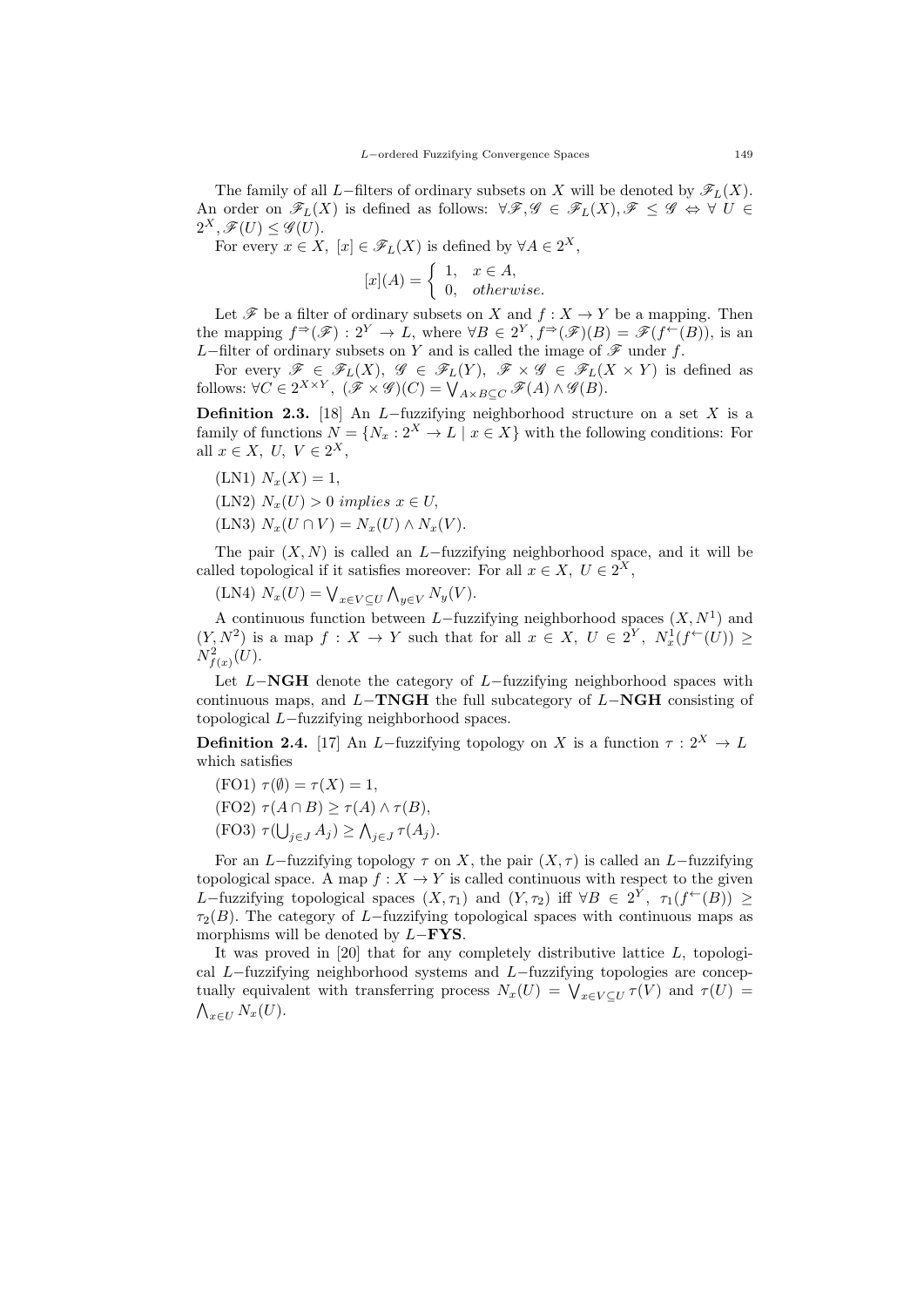**Theorem 2.5.** [19] Let  $\varphi : (X, \tau_1) \to (Y, \tau_2)$  be a mapping. If L is a completely distributive lattice, then  $\varphi$  is continuous iff  $N_{x}^{\tau_1}(\varphi^{\leftarrow}(U)) \geq N_{\varphi(x)}^{\tau_2}(U)$ ,  $\forall x \in X, U \in$  $2^Y$ .

# 3. L−ordered Fuzzifying Convergence Structure

In [16], the author developed lattice-valued convergence structure lim :  $\mathscr{F}_L(X) \rightarrow$  $L^X$  as follows:

**Definition 3.1.** [16] A mapping  $\lim : \mathscr{F}_L(X) \to L^X$ , subject to the conditions  $(LY1) \; \forall x \in X, \; \lim[x](x) = 1,$ 

 $(LY2) \,\forall \mathscr{F}, \mathscr{G} \in \mathscr{F}_L(X), \mathscr{F} \leq \mathscr{G} \Rightarrow \forall x \in X, \lim \mathscr{F}(x) \leq \lim \mathscr{G}(x),$ 

is called an L−fuzzifying convergence structure on X, and  $(X, \text{lim})$  an L−fuzzifying convergence space.

The set of all L−fuzzifying convergence structures on X is denoted by  $\lim_{l} (X)$ . An order on  $\lim_{l} (X)$  can be defined by  $\lim_{l} \leq \lim_{l}$  iff for all  $\mathscr{F} \in \mathscr{F}_L(X)$ ,  $x \in$  $X$ ,  $\lim_{2} \mathscr{F}(x) \leq \lim_{1} \mathscr{F}(x)$ .

In Definition 3.1, the L−filters in the axiom (LY2) are in nature L−sets on 2<sup>X</sup>. We use the method in [3] and define an L-partial order  $S_F(-, -)$  on  $\mathscr{F}_L(X)$ as follows:  $S_F(-, -): \mathscr{F}_L(X) \times \mathscr{F}_L(X) \to L$ 

$$
\forall \mathscr{F}, \mathscr{G} \in \mathscr{F}_L(X), S_F(\mathscr{F}, \mathscr{G}) = \bigwedge_{U \in 2^X} (\mathscr{F}(U) \to \mathscr{G}(U)).
$$

In this case, we can redefine the axiom (LY2) in Definition 3.1, proposing the following new lattice-valued convergence structure.

**Definition 3.2.** An L-fuzzifying convergence structure  $\lim : \mathscr{F}_L(X) \to L^X$ , satisfying the following condition:

$$
(\text{OLY2}) \ \ \forall \mathscr{F}, \mathscr{G} \in \mathscr{F}_L(X), \ S_F(\mathscr{F}, \mathscr{G}) \le S(\lim \mathscr{F}, \lim \mathscr{G}),
$$

is called an L−ordered fuzzifying convergence structure, and the pair  $(X, \text{lim})$  and L−ordered fuzzifying convergence space.

A function  $\varphi: (X, \lim^X) \to (Y, \lim^Y), (X, \lim^X), (Y, \lim^Y)$  L-ordered fuzzifying convergence spaces, is called continuous iff for all  $\mathscr{F} \in \mathscr{F}_L(X)$ ,  $x \in X$ ,  $\lim^X \mathscr{F}(x) \leq$  $\lim^Y \varphi^{\Rightarrow}(\mathscr{F})(\varphi(x)).$ 

We do not go into details here, but only remark that  $(OLY2)$  implies  $(LY2)$ .

The next example shows there exists an L−fuzzifying convergence structure lim which is not an L−ordered fuzzifying convergence structure.

Example 3.3. Let  $X = \{x, y\}$ ,  $L = \{0, \alpha, 1\}$  be a chain. Define a map lim:  $\mathscr{F}_L(X) \to L^X, \,\forall \mathscr{F} \in \mathscr{F}_L(X), \, z \in X,$ 

$$
\lim \mathscr{F}(z) = \begin{cases} 1, & \mathscr{F} \ge [z], \\ 0, & otherwise. \end{cases}
$$

It is obvious that lim is an L−fuzzifying convergence structure. Define a mapping  $\mathscr{F}^* : 2^X \to L$  as follows:  $\forall A \in 2^X$ ,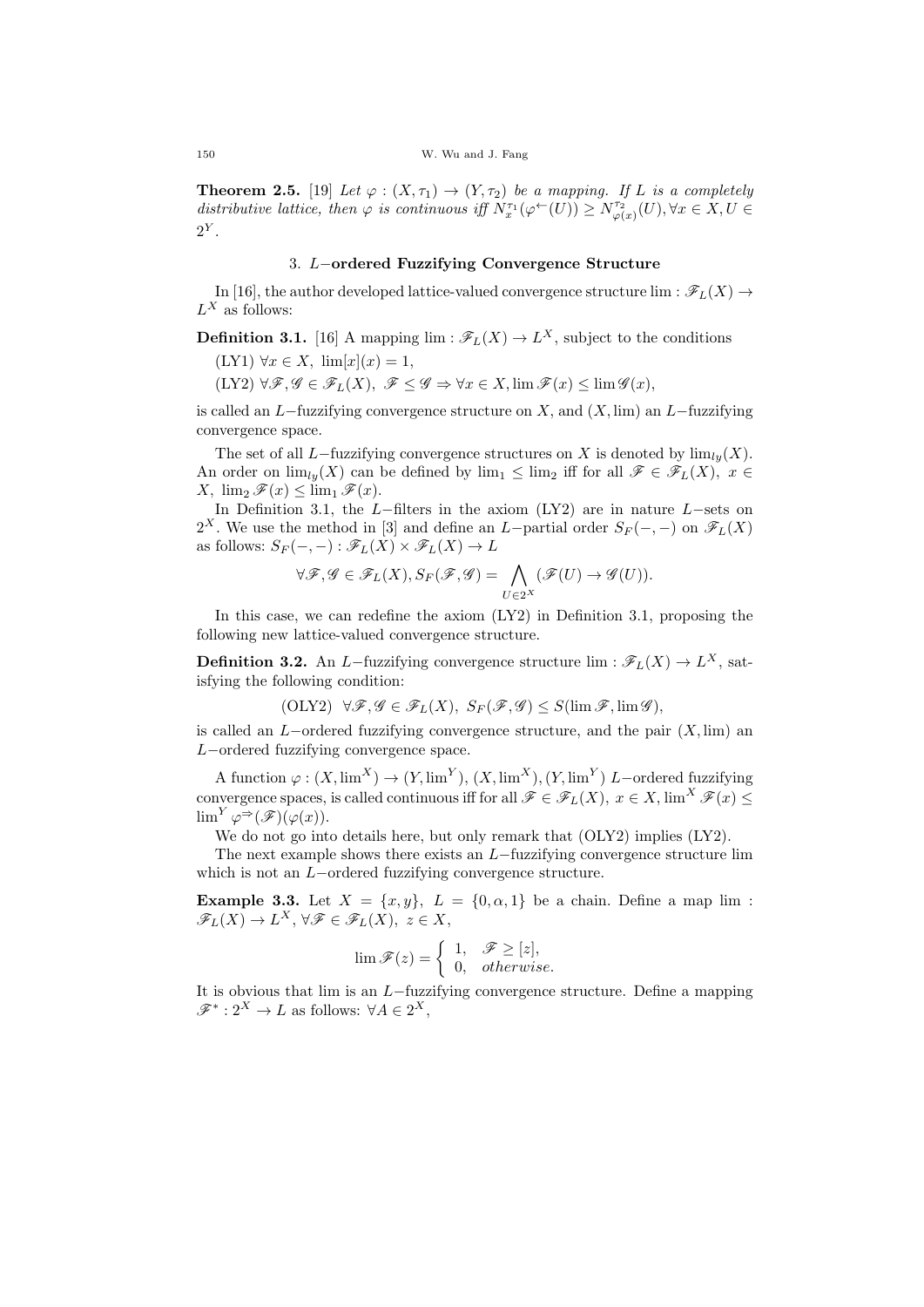$$
\mathscr{F}^*(A) = \begin{cases} 1, & A = X, \\ \alpha, & A = \{x\}, \\ 0, & A = \{y\} \text{ or } A = \emptyset. \end{cases}
$$

It can be verified that  $\mathscr{F}^*$  is an L–filter of ordinary subsets on X. Then

$$
S_F([x], \mathscr{F}^*) = \bigwedge_{A \in 2^X} ([x](A) \to \mathscr{F}^*(A))
$$
  
= 
$$
([x](\emptyset) \to \mathscr{F}^*(\emptyset)) \bigwedge ([x](\{x\}) \to \mathscr{F}^*(\{x\}))
$$
  
= 
$$
\bigwedge ([x](\{y\}) \to \mathscr{F}^*(\{y\})) \bigwedge ([x](X) \to \mathscr{F}^*(X))
$$
  
= 
$$
1 \wedge \alpha \wedge 1 \wedge 1
$$
  
= 
$$
\alpha
$$

And

$$
S(\lim[x], \lim \mathscr{F}^*) = \bigwedge_{z \in X} (\lim[x](z) \to \lim \mathscr{F}^*(z))
$$
  
= 
$$
(\lim[x](x) \to \lim \mathscr{F}^*(x)) \bigwedge (\lim[x](y) \to \lim \mathscr{F}^*(y))
$$
  
= 
$$
(1 \to 0) \land (0 \to 0)
$$
  
= 0

We can see that  $S_F([x], \mathscr{F}^*) \nleq S(\lim[x], \lim \mathscr{F}^*)$ , hence lim is not an L-ordered fuzzifying convergence structure.

**Example 3.4.** Let  $(X, \tau) \in L-\text{FYS}$  and define a mapping  $\lim_{\tau \to \infty} \mathscr{F}_L(X) \to L^X$ ,  $\forall \mathscr{F} \in \mathscr{F}_L(X), \ x \in X, \lim_{\tau} \mathscr{F}(x) = S_F(N_\tau^x, \mathscr{F}).$  Here, the L-fuzzifying neighborhood system  $N_{\tau}^x$  of  $x \in X$  is defined by  $N_{\tau}^x(A) = \bigvee_{x \in B \subseteq A} \tau(B)$ . Then  $\lim_{\tau}$  is an L−ordered fuzzifying convergence structure.

From Example 3.4, we see that an L− fuzzifying topology can induce an L−ordered fuzzifying convergence structure. The following theorem shows that the induced L−ordered fuzzifying convergence structure from the  $L$ −fuzzifying topology can determine the induced L−fuzzifying neighborhood structure from the L−fuzzifying topology. This idea has been presented in [8].

**Theorem 3.5.** Let  $(X, \tau) \in L-\text{FYS}$ . Then the following holds:

$$
N_{\tau}^{x}(U) = \bigwedge_{\mathscr{F}\in\mathscr{F}_{L}(X)} (\lim_{\tau} \mathscr{F}(x) \to \mathscr{F}(U)), \forall x \in X, U \in 2^{X}.
$$

Let  $L-\text{FYCS}$  [16] denote the category of  $L-\text{fuzzying}$  convergence spaces with continuous maps and  $L-\text{OFYC}$  the full subcategory of  $L-\text{FYCS}$  formed by all L−ordered fuzzifying convergence spaces.

The set of all  $L$ -ordered fuzzifying convergence structures on  $X$  is denoted by  $\lim_{\log X}$ . An order on  $\lim_{\log X}$  can be defined by  $\lim_{1} \leq \lim_{2}$  iff for all  $\mathscr{F} \in \mathscr{F}_L(X), x \in X, \lim_{2} \mathscr{F}(x) \leq \lim_{1} \mathscr{F}(x)$ . For  $\lim_{\text{low}}(X)$  here, we immediately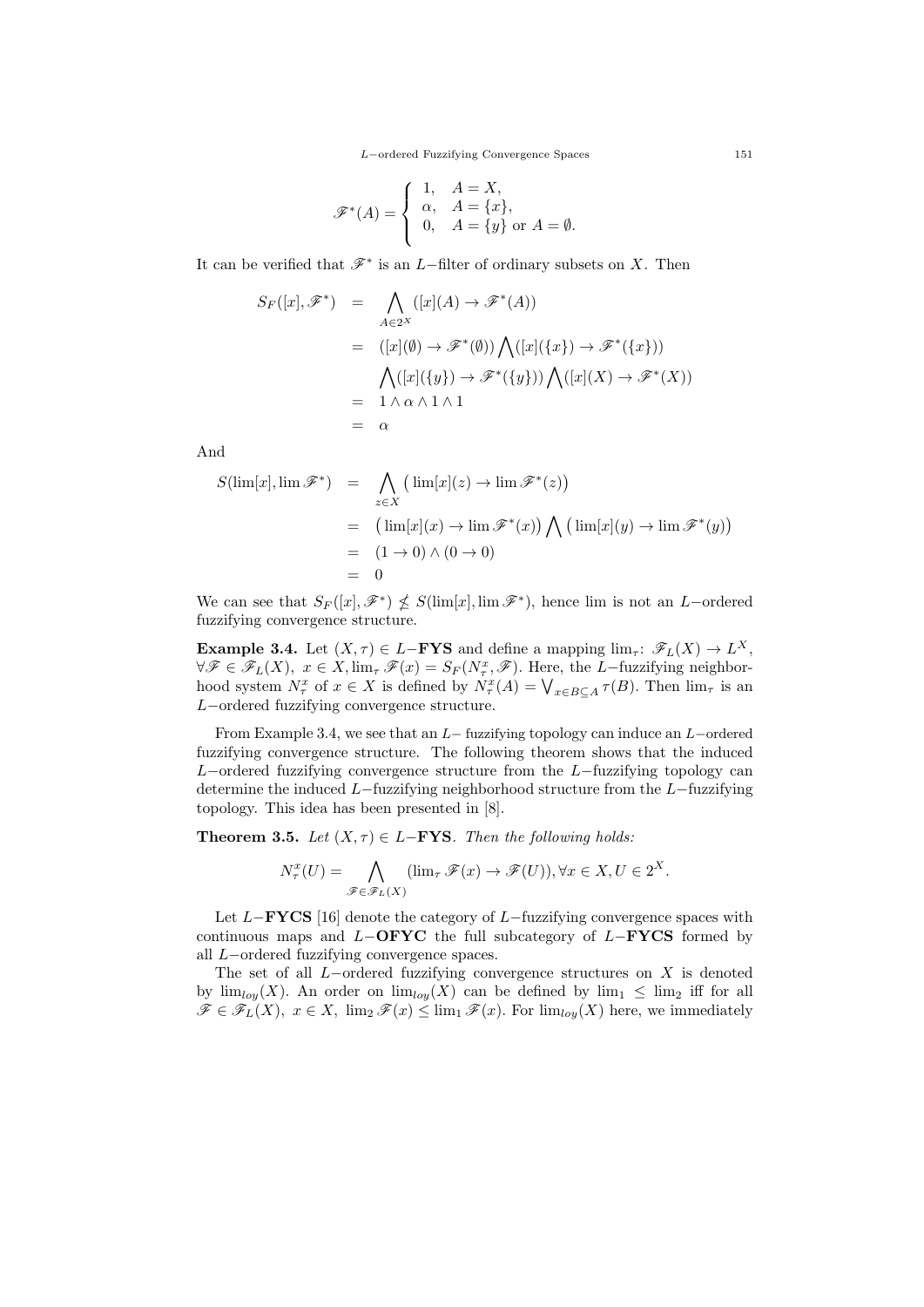obtain that there are a maximum element and a minimum element in  $(\lim_{l\omega} (X), \leq),$ denoted by  $\lim_{sm}$  and  $\lim_{m}$  respectively:  $\forall \mathscr{F} \in \mathscr{F}_L(X)$ ,  $x \in X$ ,  $\lim_{sm} \mathscr{F} = 1_X$ ;  $\lim_{m} \mathscr{F}(x) = S_F([x], \mathscr{F})$ . The supremum element of a family of L−ordered fuzzifying convergence structures  $(\lim_j)_{j\in J}\subseteq \lim_{\log X}(X)$  is defined by  $(\sup \lim_j)\mathscr{F}(x)=$ j∈J

 $\wedge$  $\bigwedge_{j\in J} \lim_j \mathscr{F}(x), \forall \mathscr{F} \in \mathscr{F}_L(X), x \in X$ . Obviously,  $\sup_{j\in J} \lim_{j \in J} \in \lim_{\log(X)} E$ . Therefore, the following proposition holds.

**Proposition 3.6.** ( $\lim_{low}(X), \leq$ ) is a complete lattice.

We will next address the result that the category of L−ordered fuzzifying convergence spaces is a topological category. To this end, we note the following proposition.

**Proposition 3.7.** The category L−OFYC is a full reflective subcategory in the category L−FYCS.

*Proof.* Let  $(X, \overline{\lim}) \in L-\textbf{FYCS}$  and  $E_{\overline{\lim}} = \{ \lim | (X, \lim) \in L-\textbf{OFYC}} , \lim \leq$  $\overline{\lim}$ . Note that  $E_{\overline{\lim}}$  is not empty because it always contains  $\lim_{sm}$ . Then with Proposition 3.6, we can construct an  $L$ -ordered fuzzifying convergence structure  $\overline{\lim}_{*} : \mathscr{F}_L(X) \to L^X$  as follows: For all  $\mathscr{F} \in \mathscr{F}_L(X)$ ,  $x \in X$ ,  $\overline{\lim}_{*} \mathscr{F}(x) =$  $\bigwedge_{\lim \in E_{\overline{\lim}}} \lim \mathscr{F}(x)$ . From this, we have

(1)  $id_X : (X, \overline{\lim}) \to (X, \overline{\lim})$  is trivially continuous;

(2) For an L–ordered fuzzifying convergence space  $(Y, \lim^Y)$ , if  $f : (X, \overline{\lim}) \to$  $(Y, \lim^{Y})$  is a continuous mapping, then  $f : (X, \overline{\lim}_{\ast}) \to (Y, \lim^{Y})$  is also continuous. We leave the above check to the reader.

From the above facts, we immediately obtain that  $L-\text{OFYC}$  is a full reflective subcategory in  $L-\textbf{FYCS}$ .

In [16] Yao proved that the category L−FYCS is topological. By Proposition 3.7, we have the following main result.

Theorem 3.8. The category of L−ordered fuzzifying convergence spaces L−OFYC is topological.

## 4. The Relations Between Categories of L−FYS and L−OFYC

This section is motivated by reference [8]. In this section, we will resolve the embedding of  $L-\text{FYS}$  into  $L-\text{OFYC}$ . By Example 3.4 and Theorem 3.5, we see that L−ordered convergence structures can be induced from L−fuzzifying topologies. Moreover, they are unique. In order to show that  $L-\text{FYS}$  can be embedded in the category of  $L-\text{OFYC}$ , the following theorem is necessary.

**Theorem 4.1.** Let L be a completely distributive lattice. Then the map  $f$ :  $(X, \tau_1) \rightarrow (Y, \tau_2)$  between two L-fuzzifying topological spaces is continuous iff  $f: (X, \lim_{\tau_1}) \to (Y, \lim_{\tau_2})$  is continuous.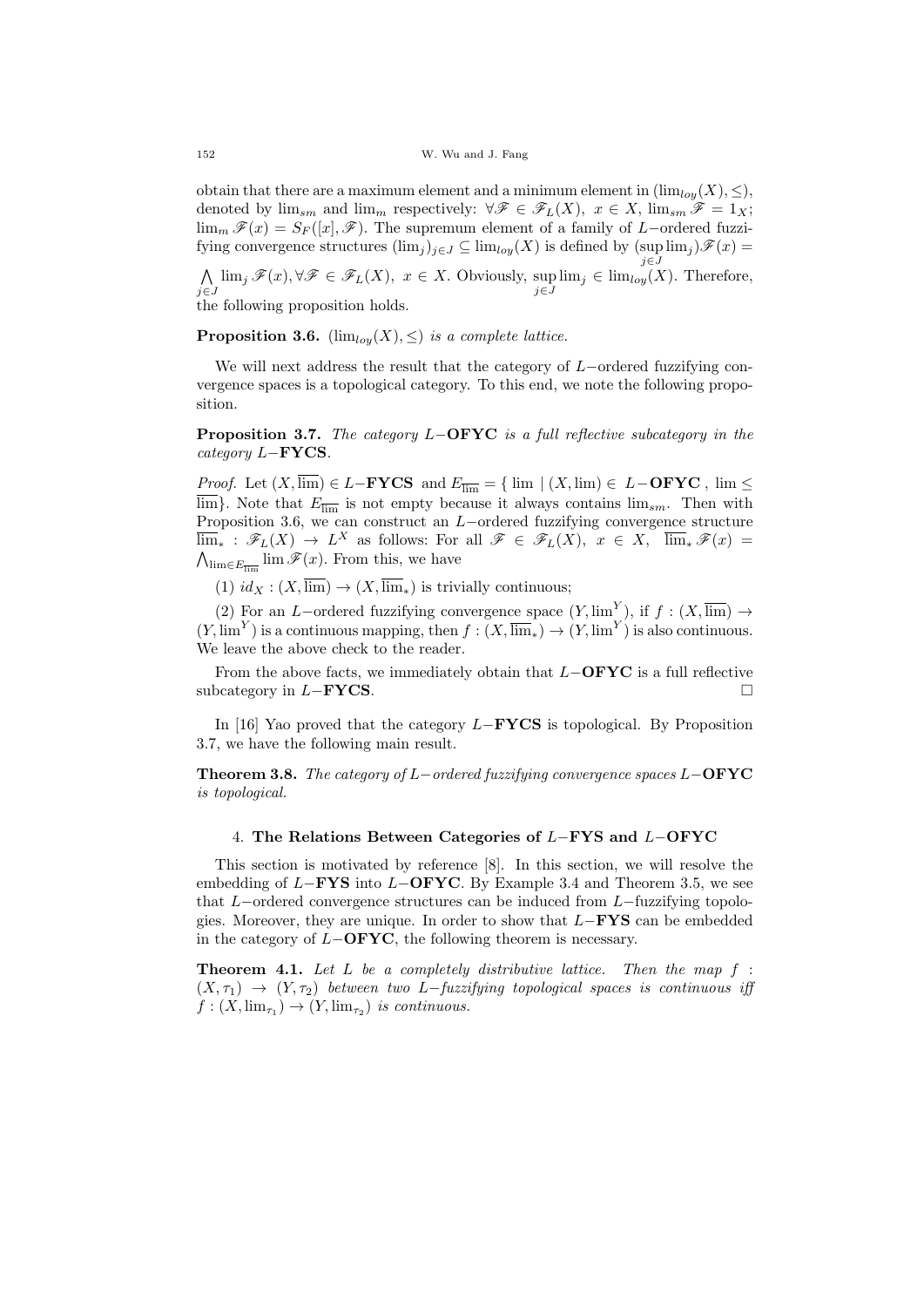*Proof.* Suppose that  $f : (X, \tau_1) \to (Y, \tau_2)$  is continuous, by Theorem 2.5, we have for all  $\mathscr{F} \in \mathscr{F}_L(X)$ ,  $x \in X$ ,

$$
\lim_{\tau_2} \varphi^{\Rightarrow}(\mathscr{F})(\varphi(x)) = \bigwedge_{V \in 2^Y} (N_{\tau_2}^{\varphi(x)}(V) \to \varphi^{\Rightarrow}(\mathscr{F})(V))
$$
  
\n
$$
\geq \bigwedge_{V \in 2^Y} (N_{\tau_1}^x(\varphi^{\leftarrow}(V)) \to \mathscr{F}(\varphi^{\leftarrow}(V)))
$$
  
\n
$$
\geq \bigwedge_{U \in 2^X} (N_{\tau_1}^x(U) \to \mathscr{F}(U))
$$
  
\n
$$
= \lim_{\tau_1} \mathscr{F}(x).
$$

Hence,  $f: (X, \lim_{\tau_1}) \to (Y, \lim_{\tau_2})$  is continuous.

Conversely, if  $f : (X, \lim_{\tau_1}) \to (Y, \lim_{\tau_2})$  is continuous, by Theorem 3.5, we have  $\forall x \in X, U \in 2^Y,$ 

$$
N_{\tau_1}^x(\varphi^{\leftarrow}(U)) = \bigwedge_{\mathscr{F}\in\mathscr{F}_L(X)} (\lim_{\tau_1} \mathscr{F}(x) \to \mathscr{F}(\varphi^{\leftarrow}(U)))
$$
  
\n
$$
\geq \bigwedge_{\mathscr{F}\in\mathscr{F}_L(X)} (\lim_{\tau_2} (\varphi^{\Rightarrow}(\mathscr{F}))(\varphi(x)) \to (\varphi^{\Rightarrow}(\mathscr{F}))(U))
$$
  
\n
$$
\geq \bigwedge_{\mathscr{G}\in\mathscr{F}_L(Y)} (\lim_{\tau_2} \mathscr{G}(\varphi(x)) \to \mathscr{G}(U))
$$
  
\n
$$
= N_{\tau_2}^{\varphi(x)}(U).
$$

Therefore, by Theorem 2.5,  $f : (X, \tau_1) \to (Y, \tau_2)$  is continuous.

As a consequence of the above theorems, we have the following result.

Theorem 4.2. Let L be a completely distributive lattice. L−FYS can be embedded in the category of  $L-\text{OFYC}.$ 

In Theorem 3.8 we know that  $L-\text{OFYC}$  is topological. So, in order to show that it is Cartesian-closed, the following results are necessary. Similar to the definition of product spaces in  $L-\text{FYCS}$ , it can be shown that there are also product spaces in  $L-\text{OFYC}$ . We refer the reader to [16]. Here, we only present the main results. Note that for two L−ordered fuzzifying convergence spaces  $(X, \lim_{X}),(Y, \lim_{Y})$ , let  $[X \to Y]$  denote the set of all continuous maps from  $(X, \text{lim}_X)$  to  $(Y, \text{lim}_Y)$ .

**Lemma 4.3.** [16] Let  $g: X \to Y$  and  $\mathscr{G} \in \mathscr{F}_L(X)$ , then  $g^{\Rightarrow}(\mathscr{G}) \leq ev^{\Rightarrow}([g] \times \mathscr{G})$ , where  $ev : [X \to Y] \times X \to Y$  is the evaluation map.

**Theorem 4.4.** Let  $(X, \lim_X), (Y, \lim_Y)$  be L−ordered fuzzifying convergence spaces, then  $\lim_{[X\to Y]} : F_L([X \to Y]) \to L^{[X\to Y]}, \forall \mathscr{F} \in F_L([X \to Y]), \forall f \in [X \to Y]$  $Y$ ,  $\lim_{[X\to Y]} \mathscr{F}(f) = \bigwedge_{(\mathscr{G},x)\in\mathscr{F}_L(X)\times X} (\lim_{X} \mathscr{G}(x) \to \lim_{Y} ev^{\Rightarrow}(\mathscr{F} \times \mathscr{G})(f(x)))$  is an L−ordered fuzzifying convergence structure on  $[X \to Y]$ .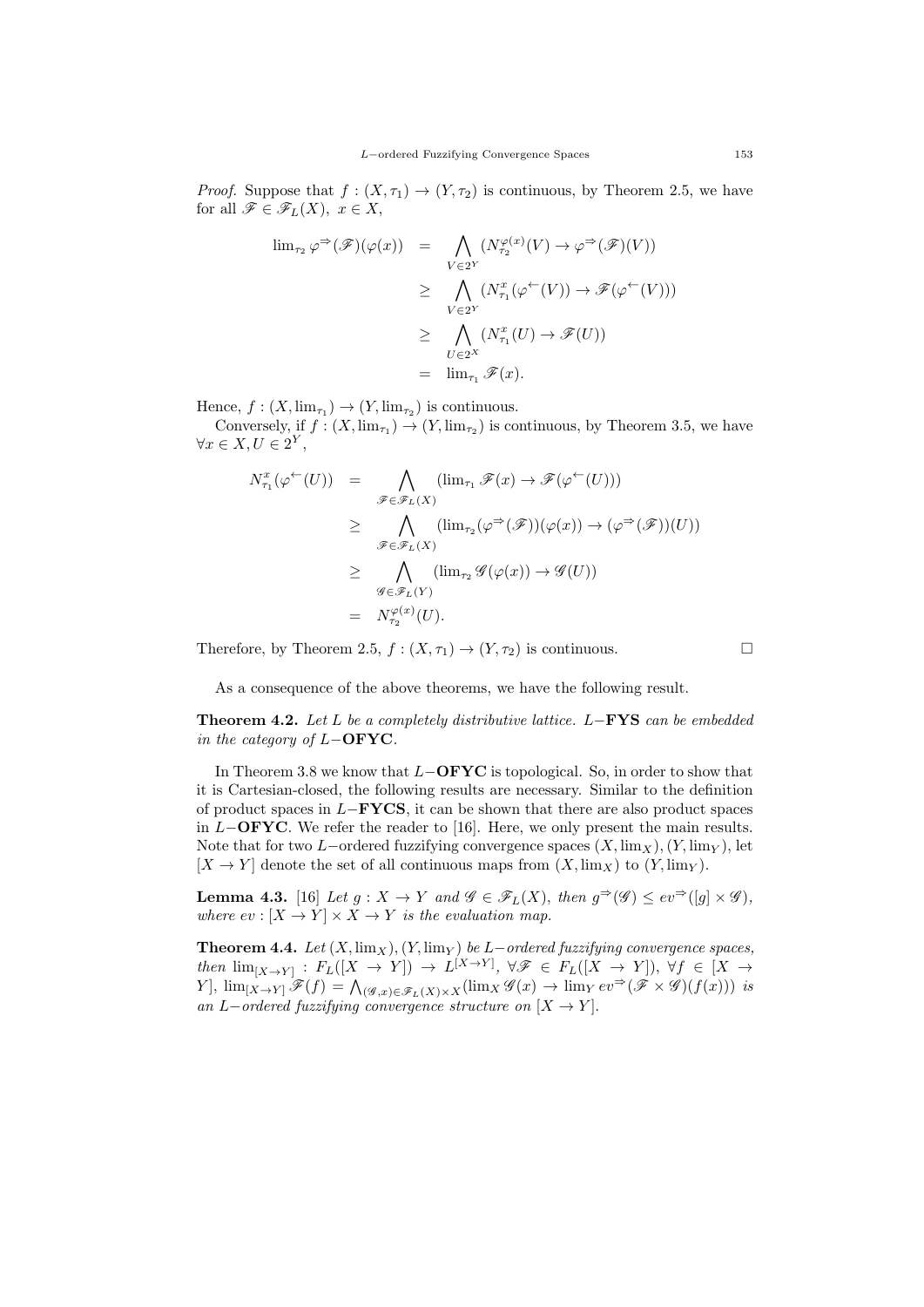*Proof.* For (LY1),  $\forall g \in [X \rightarrow Y]$ ,

$$
\lim_{[X \to Y]} [g](g) = \bigwedge_{(\mathscr{G},x) \in \mathscr{F}_L(X) \times X} \lim_{X} \mathscr{G}(x) \to \lim_{Y} (ev^{\Rightarrow}([g] \times \mathscr{G}))(g(x))
$$
  
\n
$$
\geq \bigwedge_{(\mathscr{G},x) \in \mathscr{F}_L(X) \times X} \lim_{X} \mathscr{G}(x) \to \lim_{Y} (g^{\Rightarrow}(\mathscr{G}))(g(x))
$$
  
\n
$$
= 1.
$$

For (OLY2),  $\forall \mathscr{F}, \mathscr{G} \in \mathscr{F}_L([X \to Y]),$ 

$$
S(\lim_{[X\to Y]}\mathscr{F}, \lim_{[X\to Y]}\mathscr{G})
$$
\n
$$
= \bigwedge_{g\in[X\to Y]} \left( \left( \bigwedge_{(\mathscr{E},x)\in\mathscr{F}_L(X)\times X} \lim_{X}\mathscr{E}(x) \to \lim_{Y} (ev^{\Rightarrow}(\mathscr{F}\times\mathscr{E}))(g(x)) \right) \right)
$$
\n
$$
\to \left( \bigwedge_{(\mathscr{H},x)\in\mathscr{F}_L(X)\times X} \lim_{X}\mathscr{H}(x) \to \lim_{Y} (ev^{\Rightarrow}(\mathscr{G}\times\mathscr{H}))(g(x)) \right) \right)
$$
\n
$$
\geq \bigwedge_{g\in[X\to Y]} \bigwedge_{(\mathscr{H},x)\in\mathscr{F}_L(X)\times X} \left( \left( \lim_{X}\mathscr{H}(x) \to \lim_{Y} (ev^{\Rightarrow}(\mathscr{F}\times\mathscr{H}))(g(x)) \right) \right)
$$
\n
$$
\geq \bigwedge_{\mathscr{H}\in\mathscr{F}_L(X)} S(\lim_{Y} (ev^{\Rightarrow}(\mathscr{F}\times\mathscr{H})), \lim_{Y} (ev^{\Rightarrow}(\mathscr{G}\times\mathscr{H})))
$$
\n
$$
\geq \bigwedge_{\mathscr{H}\in\mathscr{F}_L(X)} S_F (ev^{\Rightarrow}(\mathscr{F}\times\mathscr{H}), ev^{\Rightarrow}(\mathscr{G}\times\mathscr{H})).
$$

$$
\forall \mathscr{H} \in \mathscr{F}_L(X),
$$

$$
S_F(ev^{\Rightarrow}(\mathcal{F} \times \mathcal{H}), ev^{\Rightarrow}(\mathcal{G} \times \mathcal{H}))
$$
\n
$$
= \bigwedge_{U \in 2^Y} ((\mathcal{F} \times \mathcal{H})(ev^{\leftarrow}(U)) \to (\mathcal{G} \times \mathcal{H})(ev^{\leftarrow}(U)))
$$
\n
$$
= \bigwedge_{U \in 2^Y} ((\bigvee_{A \times B \subseteq ev^{\leftarrow}(U)} \mathcal{F}(A) \land \mathcal{H}(B)) \to (\bigvee_{C \times D \subseteq ev^{\leftarrow}(U)} \mathcal{G}(C) \land \mathcal{H}(D)))
$$
\n
$$
\geq \bigwedge_{U \in 2^Y} \bigwedge_{A \times B \subseteq ev^{\leftarrow}(U)} ((\mathcal{F}(A) \land \mathcal{H}(B)) \to (\mathcal{G}(A) \land \mathcal{H}(B)))
$$
\n
$$
\geq \bigwedge_{U \in 2^Y} \bigwedge_{A \times B \subseteq ev^{\leftarrow}(U)} (\mathcal{F}(A) \to \mathcal{G}(A))
$$
\n
$$
\geq \bigwedge_{C \in 2^{[X \to Y]}} (\mathcal{F}(C) \to \mathcal{G}(C))
$$
\n
$$
= S_F(\mathcal{F}, \mathcal{G}).
$$

Therefore, the above completes the proof. In other words,  $\lim_{[X\to Y]}$  is an L-ordered fuzzifying convergence structure on  $[X \to Y]$ .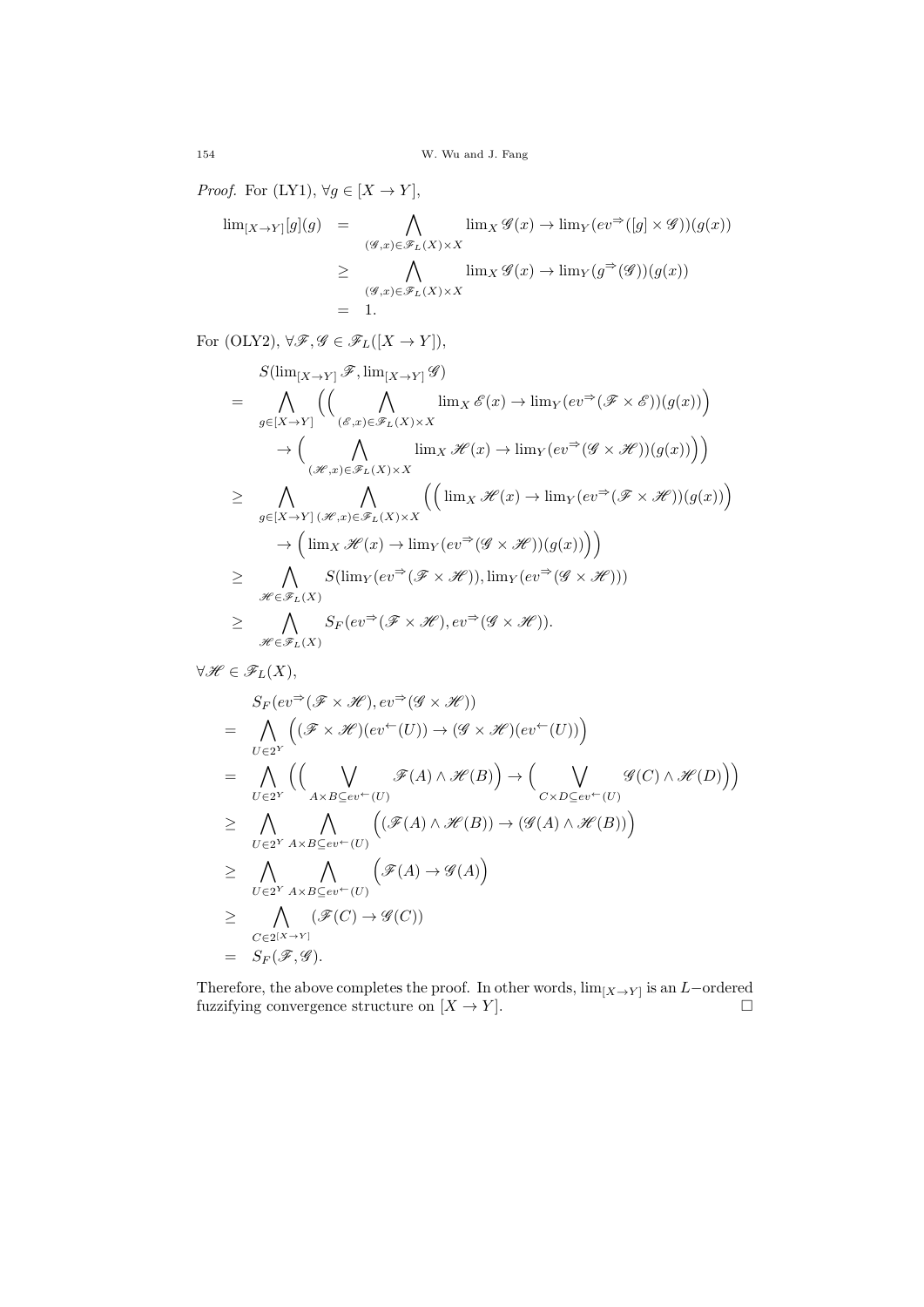**Remark 4.5.** The evaluation map  $ev : [X \rightarrow Y] \times X \rightarrow Y$  mentioned above is continuous. Let  $f: X \times Y \to Z$  be a map,  $\forall x \in X$ , define a map  $f_x: Y \to Y$ Z,  $\forall y \in Y$ ,  $f_x(y) = f(x, y)$ ,  $f^* : X \to Z^Y$ ,  $\forall x \in X$ ,  $f^*(x) = f_x$ , and  $\varphi : Z^{(X \to Y)} \to$  $(Z^Y)^X$ ,  $\forall f \in Z^{(X \to Y)}$ ,  $\varphi(f) = f^*$ . Then it can be proved that

(1) If  $f : (X, \lim_X) \times (Y, \lim_Y) \to (Z, \lim_Z)$  is continuous, then for each  $x \in$  $X, f_x : (Y, \text{lim}_Y) \to (Z, \text{lim}_Z)$  is continuous.

(2) For all  $\mathscr{F} \in \mathscr{F}_L(X)$ ,  $\mathscr{G} \in \mathscr{F}_L(Y)$ ,  $ev^{\Rightarrow}(\varphi(f)^{\Rightarrow}(\mathscr{F}) \times \mathscr{G}) = f^{\Rightarrow}(\mathscr{F} \times \mathscr{G})$ .

(3) If  $f: X \times Y \to Z$  is continuous, then  $\varphi(f): X \to [Y \to Z]$  is continuous. (We refer to [16] for a detail proof of the above results.)

We collect our findings in the following theorem.

Theorem 4.6. L−OFYC is a Cartesian-closed category.

# 5. The Relations Between L−fuzzifying Neighborhood Spaces and Principle L−ordered Fuzzifying Convergence Spaces

In this section, we define a subcategory of the category of L−ordered fuzzifying convergence spaces: the category of principle L−ordered fuzzifying convergence spaces and show that the new category and that of L−fuzzifying neighborhood spaces are isomorphic. Furthermore, each fibre on a fixed set of the category of L−fuzzifying neighborhood spaces and that of the category of principal L−ordered fuzzifying convergence spaces are isomorphic. At the end of the section, we propose that the category of principle L−ordered fuzzifying convergence spaces is a reflective subcategory of  $L-\text{OFYC}$  and it is a topological category. Again, this section is mostly motivated by reference [8].

**Proposition 5.1.** Let  $(X, \lim) \in L$ **-OFYC**. The structure  $\{N_{\lim}^x : 2^X \to L\}_{x \in X}$ defined by: For  $x \in X$ ,  $\forall U \in 2^X$ ,  $N_{\text{lim}}^x(U) = \bigwedge_{\mathscr{F} \in \mathscr{F}_L(X)} (\text{lim } \mathscr{F}(x) \to \mathscr{F}(U))$ is an L−fuzzifying neighborhood structure. We call it the induced L−fuzzifying neighborhood structure of  $(X, \text{lim})$ .

Theorem 3.5 suggests for  $(X, \lim) \in L-\text{OFYC}$  the following definition.

Definition 5.2. Let lim be an L−ordered fuzzifying convergence structure. If in addition the following condition (LYP) holds,

 $(LYP) \,\forall \mathscr{F} \in \mathscr{F}_L(X), \ x \in X, \ \lim \mathscr{F}(x) = S_F(N^x_{\lim}, \mathscr{F}),$ 

then lim is called a principal L−ordered fuzzifying convergence structure, and the pair  $(X, \text{lim})$  is called a principle L−ordered fuzzifying convergence space.

The full subcategory of  $L-\text{OFYC}$  consisting of all principle L−ordered fuzzifying convergence spaces is denoted by L−POFYC.

If an L−ordered fuzzifying convergence spaces satisfies (LYP), then a nice characterization of principle L−ordered convergence spaces in terms of L−fuzzifying neighborhood spaces is possible. We first need three theorems for preparation.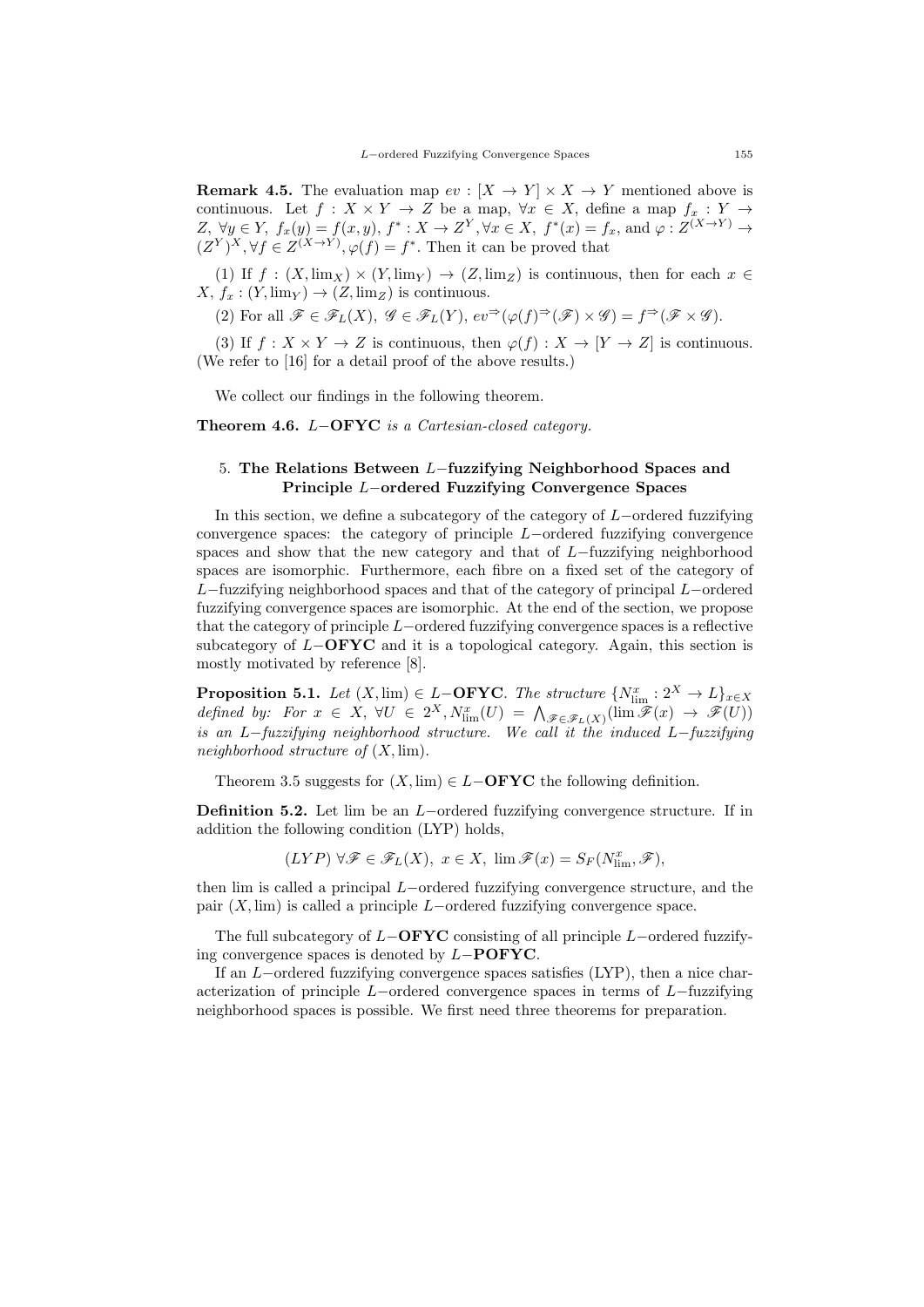**Theorem 5.3.** Let  $(X, N)$  be an L−fuzzifying neighborhood space. Then there exists a principle L−ordered fuzzifying convergence structure lim on X satisfying  $\forall x \in X, N_{\lim}^x = N^x.$ 

*Proof.* For the L–fuzzifying neighborhood space  $(X, N)$ , define  $\lim_{N} : \mathscr{F}_L(X) \to$  $L^X$ 

$$
\forall \mathscr{F} \in \mathscr{F}_L(X), \ x \in X, \ \lim_N \mathscr{F}(x) = \bigwedge_{A \in 2^X} (N^x(A) \to \mathscr{F}(A)) = S_F(N^x, \mathscr{F}).
$$

It is then readily checked that for  $(X, \lim_N)$ , the axiom  $(LY1)$ ,  $(OLY2)$ ,  $(LYP)$  hold. The properties of the residual implication of Theorem 2.1 are used.

$$
(LY1): \forall x \in X, \ \lim_{N} [x](x) = \bigwedge_{A \in 2^X} (N^x(A) \to [x](A)) = 1.
$$

(OLY2): In fact,

$$
S(\lim_{N} \mathscr{F}, \lim_{N} \mathscr{G}) = \bigwedge_{x \in X} (S_{F}(N^{x}, \mathscr{F}) \to S_{F}(N^{x}, \mathscr{G}))
$$
  
\n
$$
= \bigwedge_{x \in X} (\bigwedge_{A \in 2^{X}} (N^{x}(A) \to \mathscr{F}(A)) \to \bigwedge_{B \in 2^{X}} (N^{x}(B) \to \mathscr{G}(B)))
$$
  
\n
$$
= \bigwedge_{x \in X} \bigwedge_{B \in 2^{X}} (\bigwedge_{A \in 2^{X}} (N^{x}(A) \to \mathscr{F}(A)) \to (N^{x}(B) \to \mathscr{G}(B)))
$$
  
\n
$$
\geq \bigwedge_{x \in X} \bigwedge_{B \in 2^{X}} ((N^{x}(B) \to \mathscr{F}(B)) \to (N^{x}(B) \to \mathscr{G}(B)))
$$
  
\n
$$
\geq \bigwedge_{x \in X} \bigwedge_{B \in 2^{X}} ((\mathscr{F}(B) \to \mathscr{G}(B))
$$
  
\n
$$
= S_{F}(\mathscr{F}, \mathscr{G}).
$$

(LYP): For all  $\mathscr{F} \in \mathscr{F}_L(X)$ , we prove  $\lim_N \mathscr{F}(x) = S_F(N^x_{\lim_N}, \mathscr{F})$ . By the definition of  $\lim_N$ ,  $\lim_N \mathscr{F}(x) = S_F(N^x, \mathscr{F})$ . It remains to verify that  $N^x_{\lim_N} = N^x$ . On one hand, for all  $A \in 2^X$ ,

$$
N_{\lim_{N}}^{x}(A) = \bigwedge_{\mathscr{F}\in\mathscr{F}_{L}(X)} (\lim_{N} \mathscr{F}(x) \to \mathscr{F}(A))
$$
  

$$
\leq \lim_{N} N^{x}(x) \to N^{x}(A)
$$
  

$$
= N^{x}(A).
$$

On the other hand,

$$
N_{\lim_{N}}^{x}(A) = \bigwedge_{\mathscr{F}\in\mathscr{F}_{L}(X)} (\lim_{N} \mathscr{F}(x) \to \mathscr{F}(A))
$$
  
\n
$$
= \bigwedge_{\mathscr{F}\in\mathscr{F}_{L}(X)} (\bigwedge_{B\in 2^{X}} \left( N^{x}(B) \to \mathscr{F}(B) \right) \to \mathscr{F}(A))
$$
  
\n
$$
\geq \bigwedge_{\mathscr{F}\in\mathscr{F}_{L}(X)} (N^{x}(A) \to \mathscr{F}(A) \to \mathscr{F}(A))
$$
  
\n
$$
\geq N^{x}(A).
$$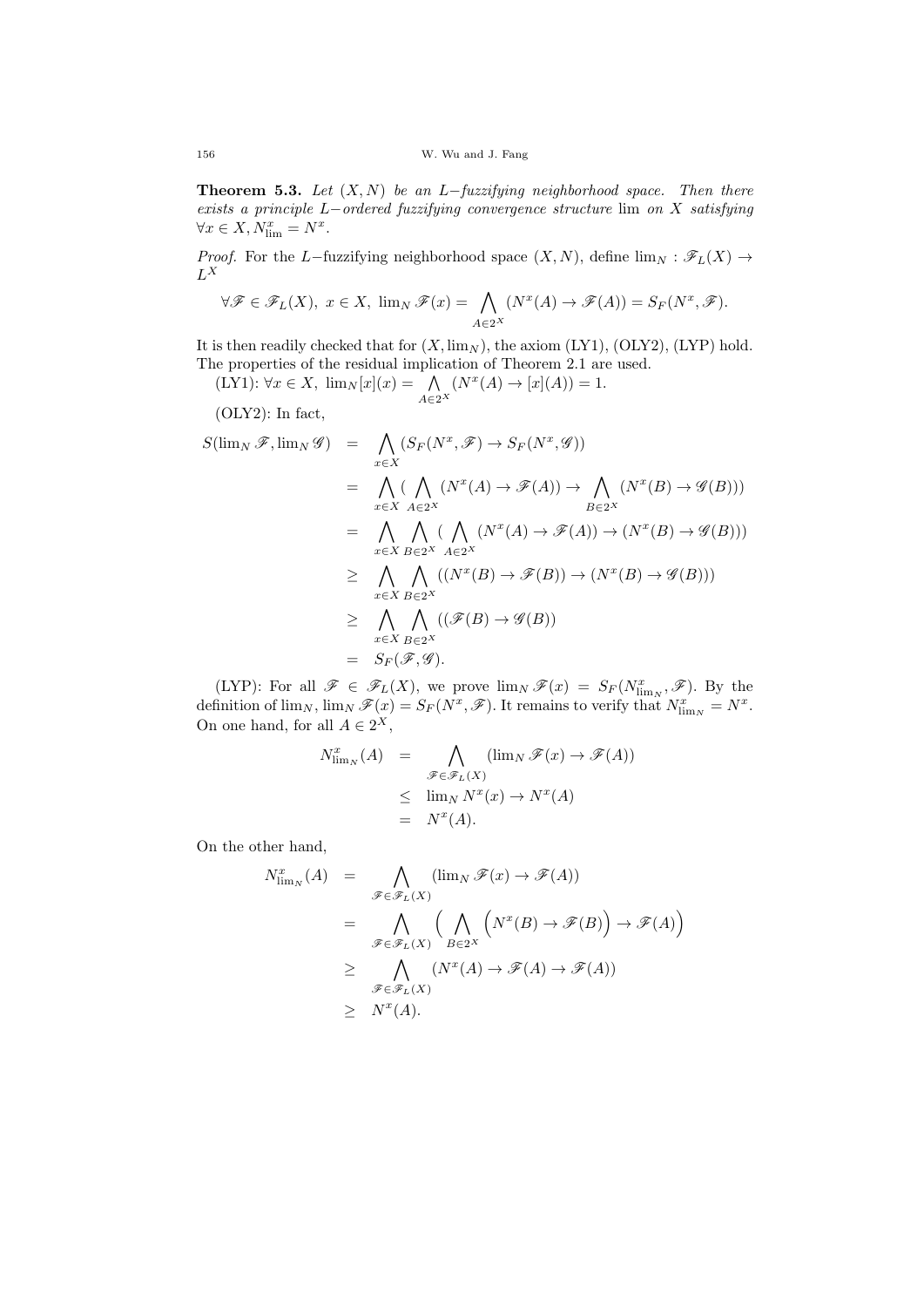From this, the result follows by a standard argument.

In view of the above theorem, if  $N$  is an  $L$ −fuzzifying neighborhood structure, then there exists a principle  $L$ -ordered fuzzifying convergence structure  $\lim_{N}$  on X. Moreover,  $N_{\lim N}$  is also an L−fuzzifying neighborhood structure and  $N_{\lim N} = N$ . Conversely, we have the following theorem.

Theorem 5.4. If lim is a principle L−ordered fuzzifying convergence structure on X, then  $\lim_{N_{\text{lim}}} = \lim$ .

*Proof.* For all 
$$
\mathscr{F} \in \mathscr{F}_L(X)
$$
,  $x \in X$ , by (LYP), we have,  

$$
\lim_{N_{\lim}} \mathscr{F}(x) = \bigwedge_{A \in 2^X} \left( N_{\lim}^x(A) \to \mathscr{F}(A) \right) = S_F(N_{\lim}^x, \mathscr{F}) = \lim \mathscr{F}(x).
$$

With respect to Theorem 5.3 and Theorem 5.4, we have a one-one correspondence between the objects of  $L-\mathbf{NGH}$  and  $L-\mathbf{POFYC}$ . The following theorem is about the relation between morphisms of them.

**Theorem 5.5.** Let  $(X, \lim^X)$ ,  $(Y, \lim^Y)$  be principle L–ordered fuzzifying convergence spaces,  $(X, N_1), (Y, N_2)$  be L-fuzzifying neighborhood spaces, then we have

(1) If  $f: (X, \text{lim}^X) \to (Y, \text{lim}^Y)$  is continuous, then  $f: (X, N_{\text{lim}}) \to (Y, N_{\text{lim}Y})$ is also continuous;

(2) If  $f: (X, N_1) \to (Y, N_2)$  is continuous, then  $f: (X, \lim_{N_1}^X) \to (Y, \lim_{N_2}^Y)$  is also continuous.

*Proof.* (1) By the fact that  $f : (X, \lim^X) \to (Y, \lim^Y)$  is continuous, we have  $\forall x \in X, U \in 2^Y,$ 

$$
N_{\lim}^x (f^{\leftarrow}(U)) = \bigwedge_{\mathscr{F} \in \mathscr{F}_L(X)} \left( \lim^X \mathscr{F}(x) \to \mathscr{F}(f^{\leftarrow}(U)) \right) \n\geq \bigwedge_{\mathscr{F} \in \mathscr{F}_L(X)} \left( \lim^Y f^{\Rightarrow}(\mathscr{F})(f(x)) \to f^{\Rightarrow}(\mathscr{F})(U) \right) \n\geq \bigwedge_{\mathscr{G} \in \mathscr{F}_L(Y)} \left( \lim^Y \mathscr{G}(f(x)) \to \mathscr{G}(U) \right) \n= N_{\lim}^{f(x)}(U),
$$

as desired.

(2) Conversely, by the fact that  $f : (X, N_1) \to (Y, N_2)$  is continuous, we have  $\forall \mathscr{F} \in \mathscr{F}_L(X), x \in X,$  $f(x)$ 

$$
\lim_{N_2} Y^{\Rightarrow}(\mathscr{F})(f(x)) = \bigwedge_{B \in 2^Y} \left( N_2^{f(x)}(B) \to f^{\Rightarrow}(\mathscr{F})(B) \right)
$$
  
\n
$$
\geq \bigwedge_{B \in 2^Y} \left( N_1^x(f^{\leftarrow}(B)) \to \mathscr{F}(f^{\leftarrow}(B)) \right)
$$
  
\n
$$
\geq \bigwedge_{A \in 2^X} \left( N_1^x(A) \to \mathscr{F}(A) \right)
$$
  
\n
$$
= \lim_{N_1}^X \mathscr{F}(x),
$$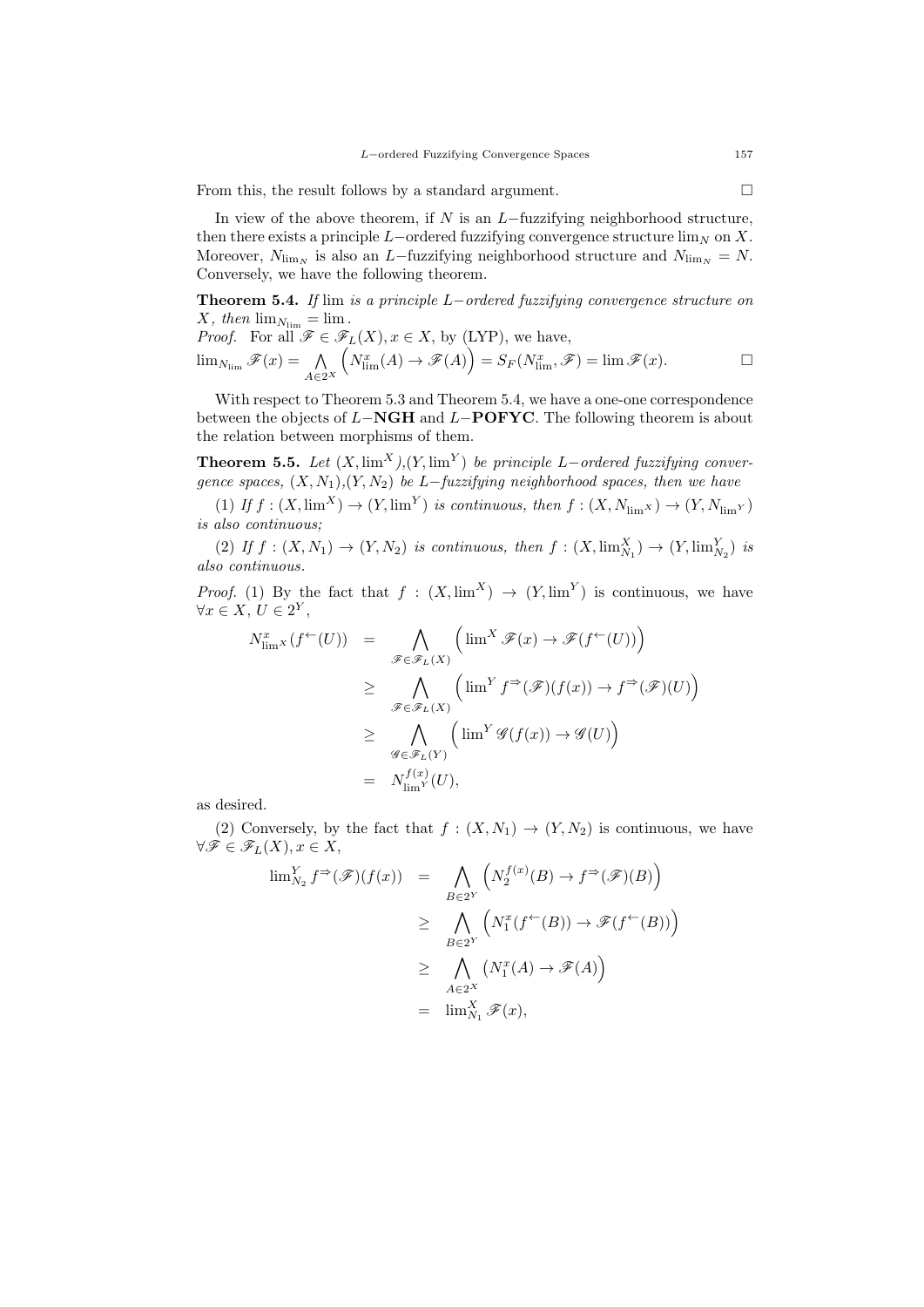as desired.  $\Box$ 

By Theorems 5.3, 5.4 and 5.5, we actually have proved the following comprehensive theorem.

## Theorem 5.6. L−NGH is isomorphic to L−POFYC.

Let X be a set. A fibre on X of the category of  $L$ -fuzzifying neighborhood spaces is denoted by  $\text{PrFN}_L(X)$ . An order "  $\leq$  " on  $\text{PrFN}_L(X)$  can be defined by

$$
N^1 \le N^2 \Leftrightarrow \forall x \in X, A \in 2^X, N_x^1(A) \le N_x^2(A).
$$

A fibre on X of the category of principle L−ordered fuzzifying convergence spaces is denoted by  $PFYC_L(X)$ . An order "  $\leq$  " on  $PFYC_L(X)$  can be defined as follows:

$$
\lim_{1} \leq \lim_{2} \Leftrightarrow \forall \mathscr{F} \in \mathscr{F}_L(X), x \in X, \lim_{2} \mathscr{F}(x) \leq \lim_{1} \mathscr{F}(x).
$$

Then we have the following result.

**Theorem 5.7.** ( $PFYC<sub>L</sub>(X), \leq$ ) and ( $PrfN<sub>L</sub>(X), \leq$ ) are isomorphic.

*Proof.* Define a mapping:  $h$  :  $\mathbf{PFYC_L(X)} \rightarrow \mathbf{PrFN_L(X)}$ ,  $\forall \lim_{n \to \infty} \mathbf{PFYC_L(X)}$ ,  $h(\lim_{n \to \infty} \mathbf{PFFG_L(X)})$  $N_{\text{lim}}$ , and a mapping:  $k: \text{PrFN}_{\text{L}}(\textbf{X}) \rightarrow \text{PFYC}_{\text{L}}(\textbf{X}), \forall N \in \text{PrFN}_{\text{L}}(\textbf{X}), k(N) =$  $\lim_{N}$ . It has been verified in Theorems 5.3 and 5.4 that  $h \circ k = id_{\mathbf{PrFN_L(X)}}$ ,  $k \circ h =$  $id_{\textbf{PFTC}_{\textbf{L}}(\textbf{X})}$ . So h and k are both bijective. Furthermore,  $k = h^{-1}$ .

(1) For all  $\lim_1, \lim_2 \in \mathbf{PFYC}_L(X)$ , if  $\lim_1 \leq \lim_2$ , then for all  $x \in X, A \in 2^X$ ,

$$
N_{\lim_{1}}^{x}(A) = \bigwedge_{\mathscr{F}\in\mathscr{F}_{L}(X)} (\lim_{1} \mathscr{F}(x) \to \mathscr{F}(A))
$$
  

$$
\leq \bigwedge_{\mathscr{F}\in\mathscr{F}_{L}(X)} (\lim_{2} \mathscr{F}(x) \to \mathscr{F}(A))
$$
  

$$
= N_{\lim_{2}}^{x}(A).
$$

So,  $N_{\text{lim}_1} \leq N_{\text{lim}_2}$ . i.e.  $h(\text{lim}_1) \leq h(\text{lim}_2)$ . Therefore, h is an order preserving map.

(2) For all  $N_1, N_2 \in \mathbf{PrFN_L(X)}$ , if  $N_1 \leq N_2$ , then for all  $\mathscr{F} \in \mathscr{F}_L(X)$ ,  $x \in X$ ,

$$
\lim_{N_1} \mathscr{F}(x) = \bigwedge_{A \in 2^X} \left( N_1^x(A) \to \mathscr{F}(A) \right)
$$
  
\n
$$
\geq \bigwedge_{A \in 2^X} \left( N_2^x(A) \to \mathscr{F}(A) \right)
$$
  
\n
$$
= \lim_{N_2} \mathscr{F}(x).
$$

Hence,  $\lim_{N_1} \leq \lim_{N_2}$ , i.e.  $h^{-1}(N_1) \leq h^{-1}(N_2)$ . So  $h^{-1}$  is also an order preserving mapping.

From the above proof, we conclude that  $(\mathbf{PFYC}_L(X), \leq)$  and  $(\mathbf{PrFN}_L(X), \leq)$ are isomorphic.

At the end of this section, we propose the following results.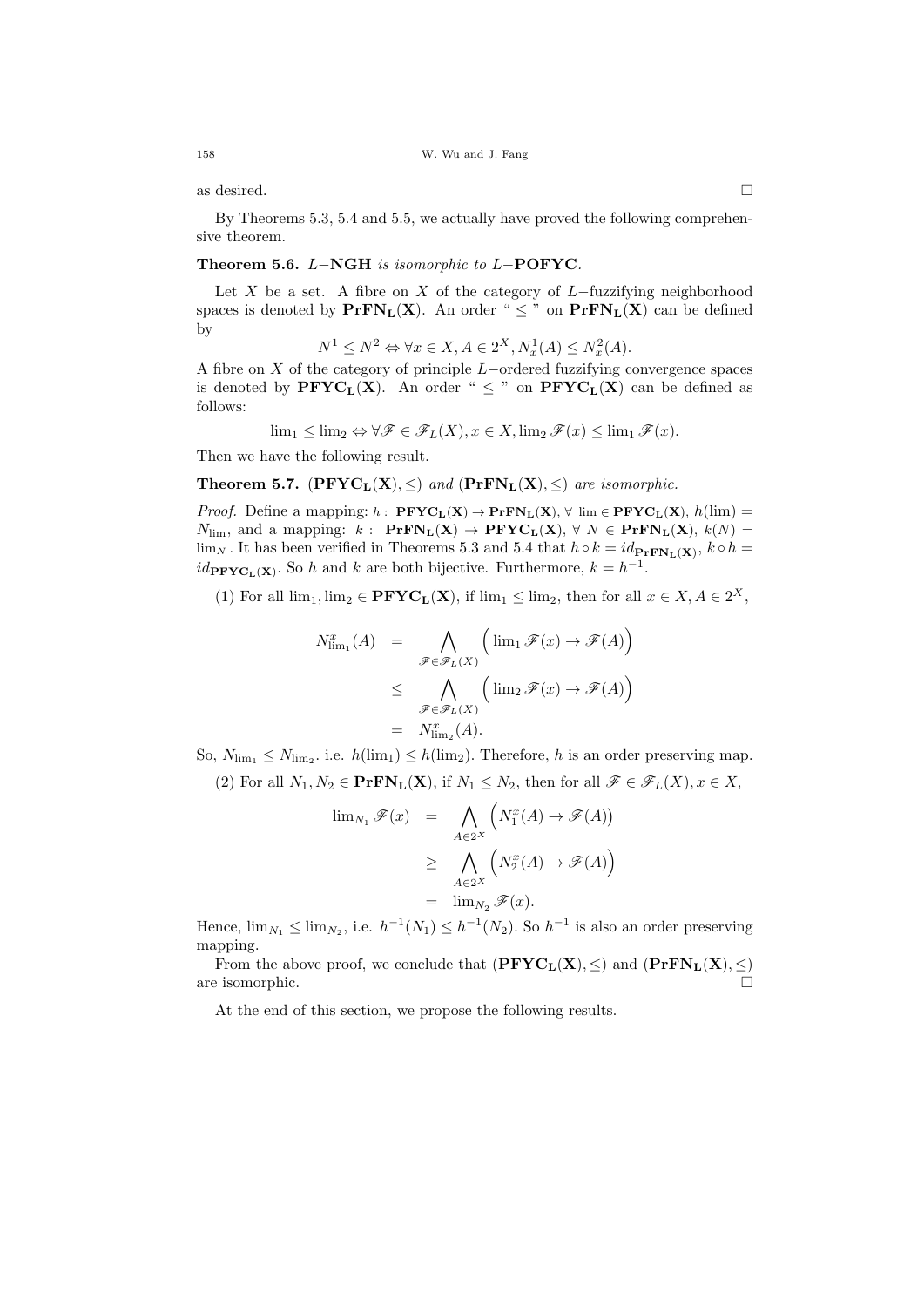Theorem 5.8. The category L−POFYC is a reflective subcategory of L−OFYC.

*Proof.* Let  $(X, \overline{\lim}) \in L-\text{OFYC}$  and  $E_{\overline{\lim}} = \{ \lim | (X, \lim) \in L-\text{POFYC}} , \lim \le$  $\overline{\lim}$ . Note that  $E_{\overline{\lim}}$  is not empty because it always contains  $\lim_{sm}$ . Then we can construct a principal L−ordered fuzzifying convergence structure  $\overline{\lim}_{*} : \mathscr{F}_L(X) \to$  $L^X$  as follows: For all  $\mathscr{F} \in \mathscr{F}_L(X)$ ,  $x \in X$ ,  $\overline{\lim}_* \mathscr{F}(x) = \bigwedge_{\lim \in E_{\overline{\lim}}} \lim \mathscr{F}(x)$ . From this, we have

(1)  $id_X : (X, \overline{\lim}) \to (X, \overline{\lim})$  is trivially continuous;

(2) For a principal L–ordered fuzzifying convergence space  $(Y, \lim^Y)$ , if f:  $(X,\overline{\lim}) \to (Y,\lim^Y)$  is a continuous mapping, then  $f : (X,\overline{\lim}_*) \to (Y,\lim^Y)$ is also continuous.

From the above facts, we immediately obtain that  $L-\text{POFYC}$  is a full reflective subcategory in  $L-\text{OFYC}$ .

Corollary 5.9. The category L−POFYC is topological.

## 6. The Relations Between L−fuzzifying Topological Spaces and Topological L−ordered Fuzzifying Convergence Spaces

In this section, we define another important subcategory of L−OFYC: the category of topological L−ordered fuzzifying convergence spaces. We will find out that the category mentioned above is isomorphic to  $L-\text{FYS}$  and to  $L-\text{TNGH}$  in case of a completely distributive lattice  $L$ . Furthermore, each fibre on  $X$  of the category of topological L−ordered fuzzifying convergence spaces is isomorphic to that of L−fuzzifying topological spaces and that of topological L−fuzzifying neighborhood spaces.

**Definition 6.1.** Let  $(X, \text{lim})$  ∈ L**−POFYC**, if in addition the mapping lim :  $\mathscr{F}_L(X) \to L^X$  satisfies the following axiom:

$$
(LYT) \ \forall U \in 2^{X}, \ N_{\lim}^{x}(U) \leq \bigvee_{x \in V \subseteq U} \bigwedge_{y \in V} N_{\lim}^{y}(V),
$$

then lim is called a topological L−ordered fuzzifying convergence structure, and  $(X, \text{lim})$  is a topological L−ordered fuzzifying convergence space. The full subcategory of  $L-\text{OFYC}$  consisting of all topological  $L-\text{ordered}$  fuzzifying convergence spaces is denoted by L–TOFYC.

If lim is a topological L−ordered fuzzifying convergence structure, then a nice characterization of L−fuzzifying topologies is possible. We need two lemmas for preparation.

**Lemma 6.2.** Let  $(X, N)$  be a topological L-fuzzifying neighborhood space, then  $(X, \lim_{N} )$  is a topological L−ordered fuzzifying convergence space.

*Proof.* As for  $(X, N)$  is a topological L–fuzzifying neighborhood space,  $(X, N)$ is an L−fuzzifying neighborhood space. By Theorem 5.3, we see  $N = N_{\text{lim}}$ . For N is a topological L−fuzzifying neighborhood structure, we know for all  $x \in$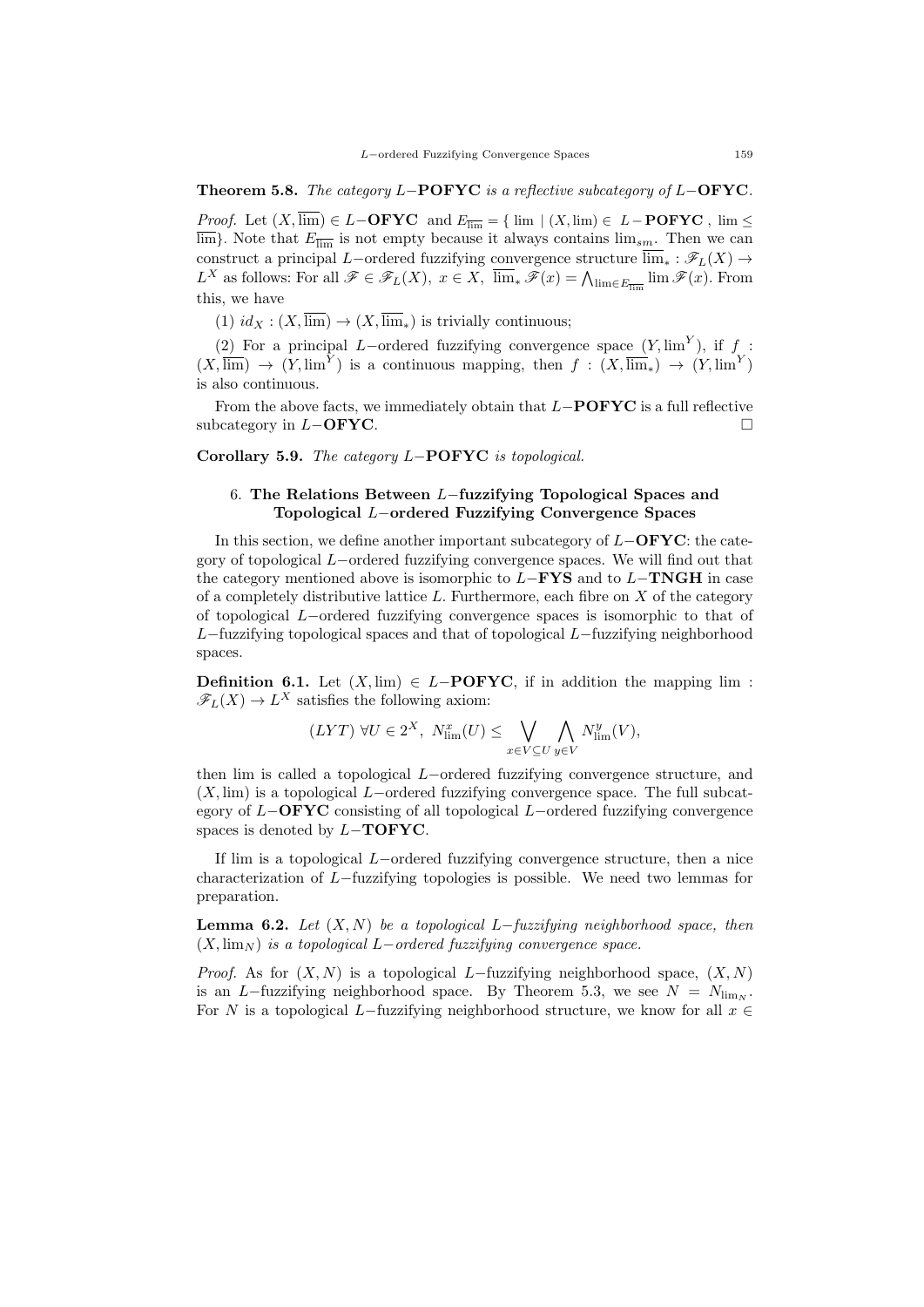$X, \forall U \in 2^X, N^x(U) \leq \bigvee_{x \in V \subseteq U} \bigwedge_{y \in V} N^y(V)$ . Therefore,  $N_{\lim N}$  satisfies  $(LYT)$ . With Definition 6.1, the lemma holds.  $\square$ 

**Lemma 6.3.** Let  $(X, \text{lim}) \in L-\text{TOFYC}$ , then there exists an  $L-\text{fuzzying topol-}$ ogy  $\tau$  on X such that  $\lim_{\tau} = \lim$ .

*Proof.* Firstly, by Definition 6.1,  $(X, \text{lim}) \in L-\text{TOFYC}$  implies that  $N_{\text{lim}}$  satisfies  $(N1) - (N4)$ .

Secondly, let  $\tau: 2^X \to L$ ,  $\forall A \in 2^X$ ,  $\tau(A) = \bigwedge_{x \in A} N^x_{\text{lim}}(A)$ . It can be easily proved that  $\tau$  is an L−fuzzifying topology on X. Moreover,  $N_{\tau} = N_{\text{lim}}$ . In fact, for all  $x \in X, A \in 2^X$ , we have by the axiom (LYT),

$$
N_{\tau}^{x}(A) = \bigvee_{x \in B \subseteq A} \tau(B)
$$
  
= 
$$
\bigvee_{x \in B \subseteq A} \bigwedge_{y \in B} N_{\text{lim}}^{y}(B)
$$
  
= 
$$
N_{\text{lim}}^{x}(A). \quad (\text{LYT})
$$

With this and (LYP), we obtain for all  $\mathscr{F} \in \mathscr{F}_L(X)$ ,  $x \in X$ ,  $\lim_{\tau} \mathscr{F}(x) =$  $S_F(N_\tau^x, \mathscr{F}) = S_F(N_{\lim}^x, \mathscr{F}) = \lim \mathscr{F}(x).$ Therefore,  $\lim_{\tau} = \lim \text{ holds.}$ 

Lemmas 6.2, 6.3 together with the relations between topological  $L$ −fuzzifying neighborhood spaces and L−fuzzifying topological spaces in case that L is a completely distributive lattice show the following result.

Theorem 6.4. If L is a completely distributive lattice, then  $L-\text{FYS}$ ,  $L-\text{TOFYC}$ and L−TNGH are isomorphic to each other.

We denote a fibre on X of the category of  $L$ −fuzzifying topological spaces by  $\mathbf{FY}_\mathbf{L}(\mathbf{X})$ , and an order "  $\leq$  " on it is defined as follows:  $\forall \tau_1, \tau_2 \in \mathbf{FY}_\mathbf{L}(\mathbf{X})$ ,

$$
\tau_1 \le \tau_2 \Leftrightarrow \forall A \in 2^X, \tau_1(A) \le \tau_2(A).
$$

Denote a fibre on  $X$  of the category of topological  $L$ −fuzzifying neighborhood spaces by  $\mathbf{FN}_L(\mathbf{X})$  and a fibre on X of the category of topological L–ordered fuzzifying convergence spaces by  $TFYC<sub>L</sub>(X)$ . In the same way as in the proof of Theorem 5.7, we obtain the following theorem trivially, and leave the straightforward proof for the interested reader.

Theorem 6.5.  $(FN_L(X), \leq), (FY_L(X), \leq), (TFYC_L(X), \leq)$  are isomorphic.

#### **REFERENCES**

- [1] H. Boustique, R. N. Mohapatra and G. Richardson, *Lattice-valued fuzzy interior operators*, Fuzzy Sets and Systems, 160 (2009), 2947-2955.
- [2] H. Boustique and G. Richardson, A note on regularity, Fuzzy Sets and Systems, 162 (2011), 64-66.
- [3] J. Fang, Stratified L−ordered convergence structures, Fuzzy Sets and Systems, 161 (2010), 2130-2149.